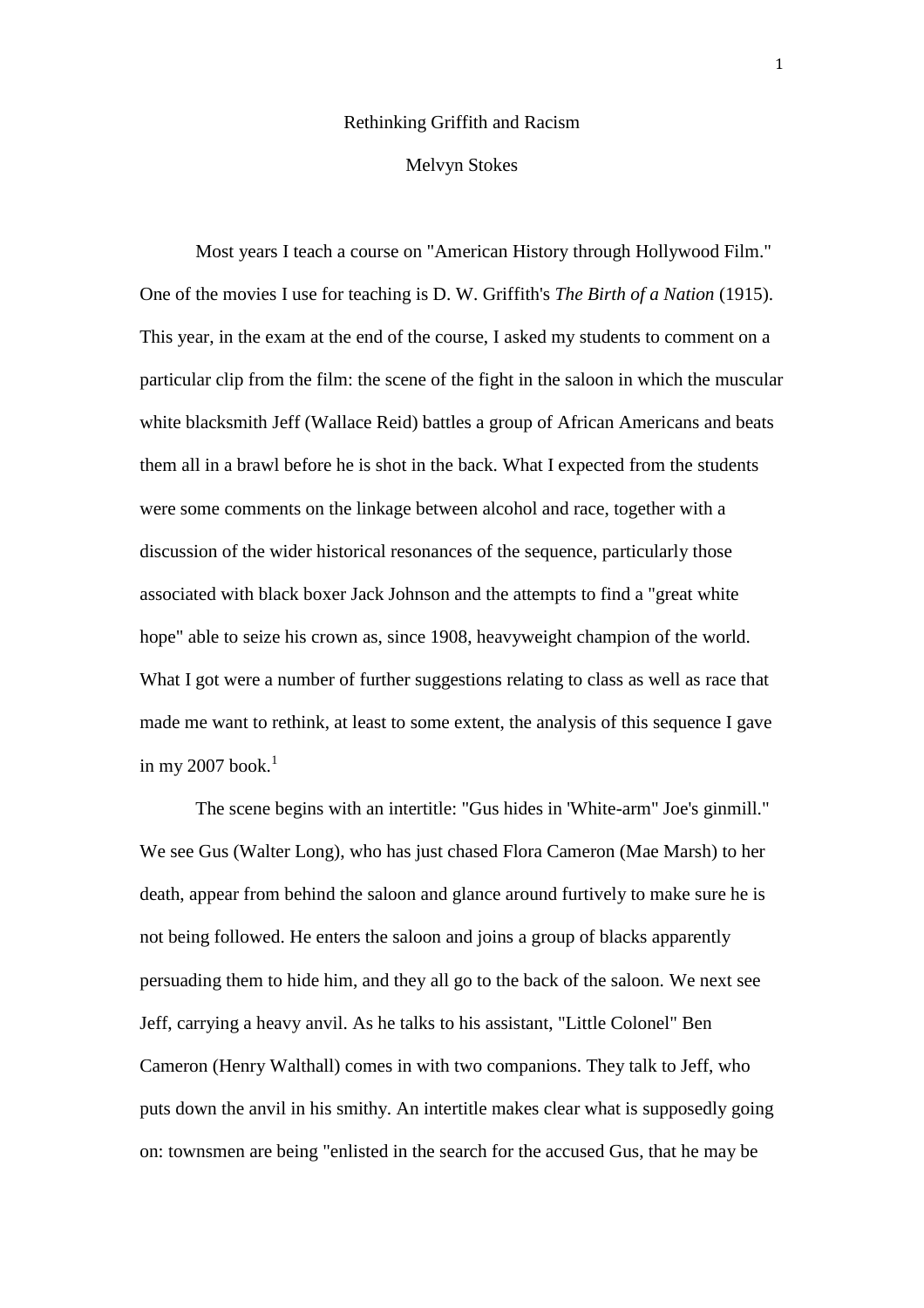given a fair trial" by the Ku Klux Klan. Both Jeff and his assistant take off their aprons and join the search.

The Cameron family, who have been planter class before the Civil War, have clearly fallen down the social scale. After an earlier intertitle declaring that "The South under Lincoln's fostering hand goes to work to rebuild itself," we see Ben Cameron rolling up his sleeves and heading off into the garden. We never see precisely what "work" he intends to do. Indeed, the only work we see any members of the Cameron family do comes immediately afterwards when Mrs. Cameron (Josephine Crowell) and Margaret Cameron (Miriam Cooper) put up a "BOARDING" sign on one of the porch columns of Cameron Hall. The "Little Colonel," as his nickname underlines, has not only been a senior officer in the Confederate Army; he is also depicted in the film as the originator and founder of the Ku Klux Klan in South Carolina. Yet he has no hesitation in asking for help from Jeff, the working-class blacksmith. This sequence suggests that whites from whatever social background came together in support of the Klan and what the film presents as its chivalric mission in protecting (or here, avenging) white women.

The beginning of the sequence also emphasizes the contrast between whites and blacks in terms of work. Jeff is depicted working hard in the middle of the day at his forge. He is clearly a useful and productive member of white society, turning out all the iron products from wagon-wheels and horseshoes to ploughs and tools that are needed in the local, agrarian economy. Without the constraints and discipline of slavery to make them work, by contrast, most of the African Americans in the sequence clearly have no work to do and are idling their time away drinking in a saloon in the middle of the day. The only exceptions to this are Gus himself, who tells Flora he is now a "Captain," presumably in the state militia, and "White-arm" Joe, the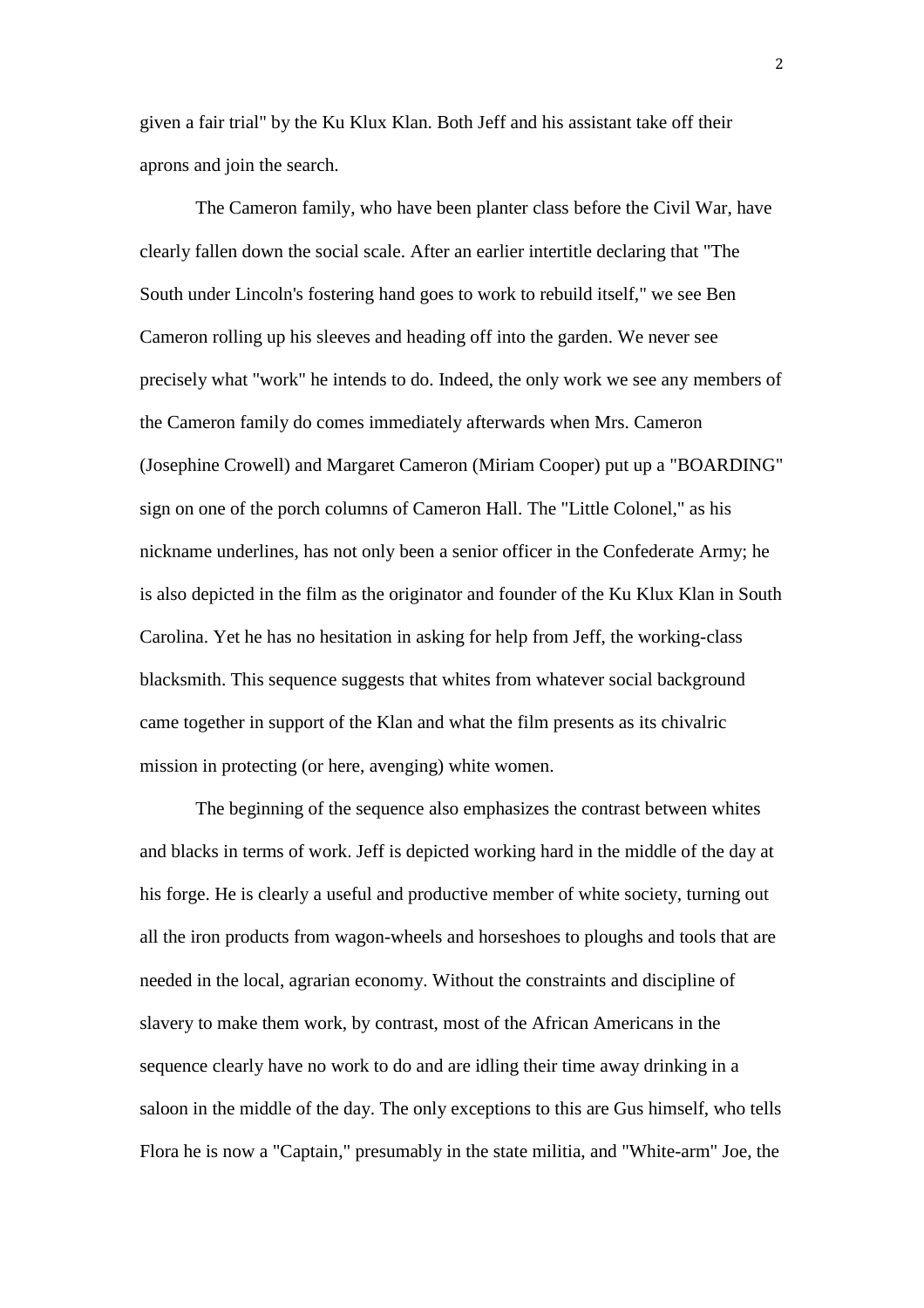owner of the saloon. The black drinkers meeting in the saloon may conceivably be criminals rather then ne'er-do-wells (how else do they support themselves?) and this could explain why Gus chooses to take refuge there.

The sequence as a whole presents a straightforward contrast between the strong, clean-limbed, hard-working white blacksmith who fights fairly and the crowd of weak black loafers who can only beat him in the end by unfair means. The contrast is so obvious and direct that it started me thinking again about other sequences in *The Birth of a Nation* in which blacks are unfavorably compared to whites. This was, let us remember, a film that presented the presence of African Americans as the main source of division between whites. As the very first intertitle claimed: "The bringing of the African to America planted the first seed of disunion." It was also a film that suggested ethnic cleansing as the only solution to this "problem": in its original form, according to critics of 1915, it ended with an intertitle ("Lincoln's Solution") showing blacks at a harbor waiting *en masse* for deportation.<sup>2</sup> It was a film intended to suggest that African Americans were both a threat to white American society and an unassimilable element within that society.

Griffith consciously designed and took shots emphasizing the fact that African Americans were not and never could be equal to whites in American society. He reinforced this message in his editing. When there is a confrontation using force between blacks and whites in *The Birth of a Nation*, the whites − like the blacksmith in the saloon before his murder − inevitably win. In the first part of the movie, immediately after an intertitle asserting that "the first negro regiments of the war were raised in South Carolina" [a reference to the First South Carolina Volunteers regiment, much of it made up of escaped slaves], there is a raid on the Camerons' home town of Piedmont, South Carolina, by what is described as "an irregular force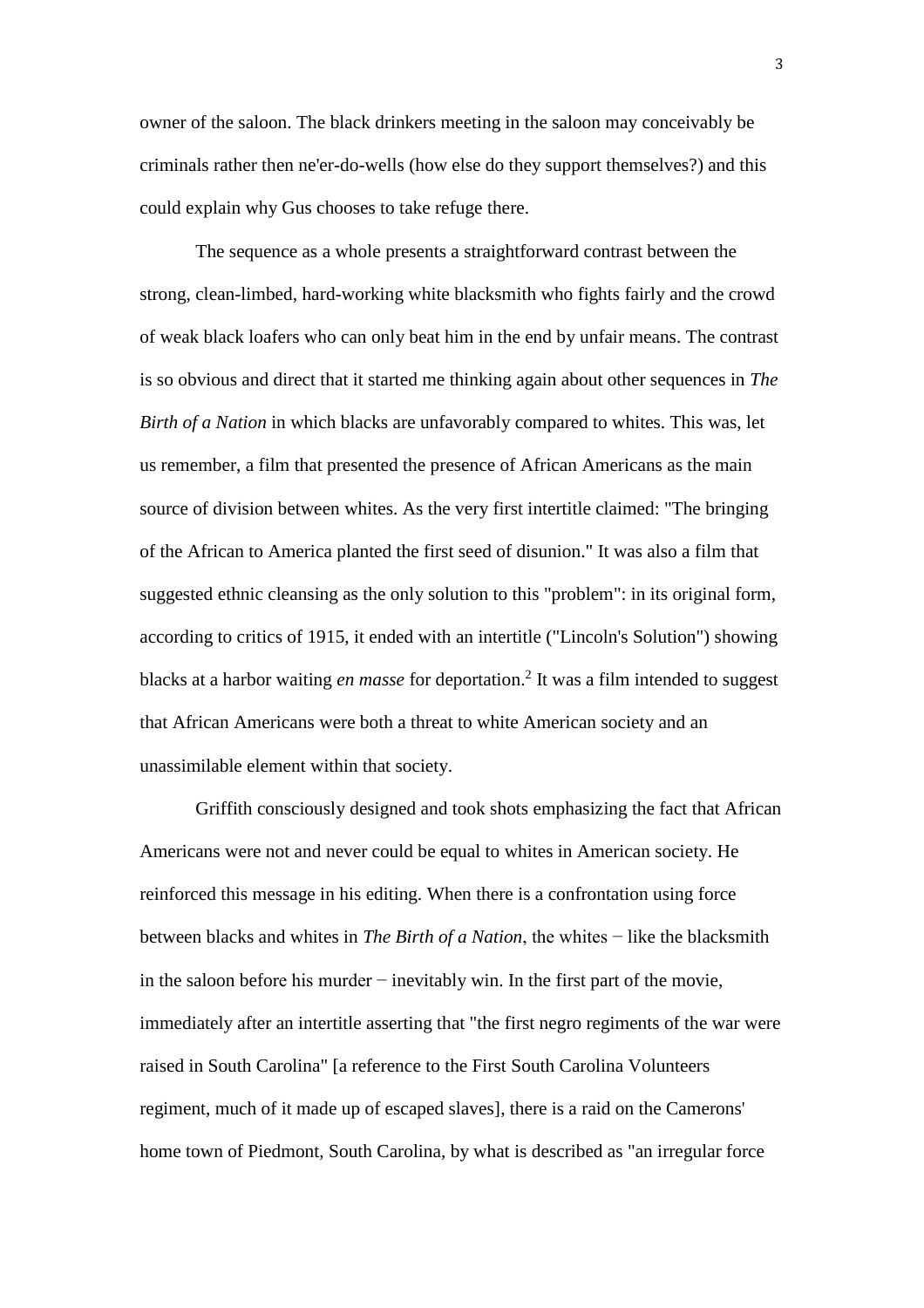of guerrillas." Encouraged by their "scalawag white captain," the guerrillas seem intent only on destruction and arson. Although they are not actually constructed in the film as regular members of the Union Army, the implication of this series of shots is that black soldiers can only behave in mindlessly destructive ways. More importantly here, they are easily driven away when Piedmont is rescued by "a company of Confederate state troops." The climactic battle between the Klan and the black militia in the second part of the film is equally one-sided. Many military conflicts, including the Napoleonic wars, had demonstrated that cavalry could not break infantry when the latter were equipped with rifles and ensconced in defensive positions. Yet this is *precisely* what happens when the horse-borne Klan seize power back in Piedmont from the black militia. The fact that the Klansmen have only handguns while the militia have rifles was neither here nor there to Griffith: in a confrontation that is as one-sided as the blacksmith's initial defeat of all the blacks in the saloon, the white Klansmen prevail.

It is not simply that blacks are innately inferior to whites. The film represents them as incompetent when they attempt to take on roles formerly performed by whites. The most dramatic example of this is the representation of the blackdominated session in the state House of Representatives in 1871. Black politicians are shown to have no sense of the seriousness of their new role. They eat peanuts, drink alcohol surreptitiously, gnaw meat, and take off their shoes and put feet on desks (the Speaker of the House is obliged to rule that "all members must wear shoes"). Their "politics" seem to revolve around passing a resolution demanding whites salute black officers and a law permitting marriages between blacks and whites (they are shown leering at white women in the balcony). This could, of course, be interpreted as Griffith depicting black men straight from the cotton-fields as ill-prepared to govern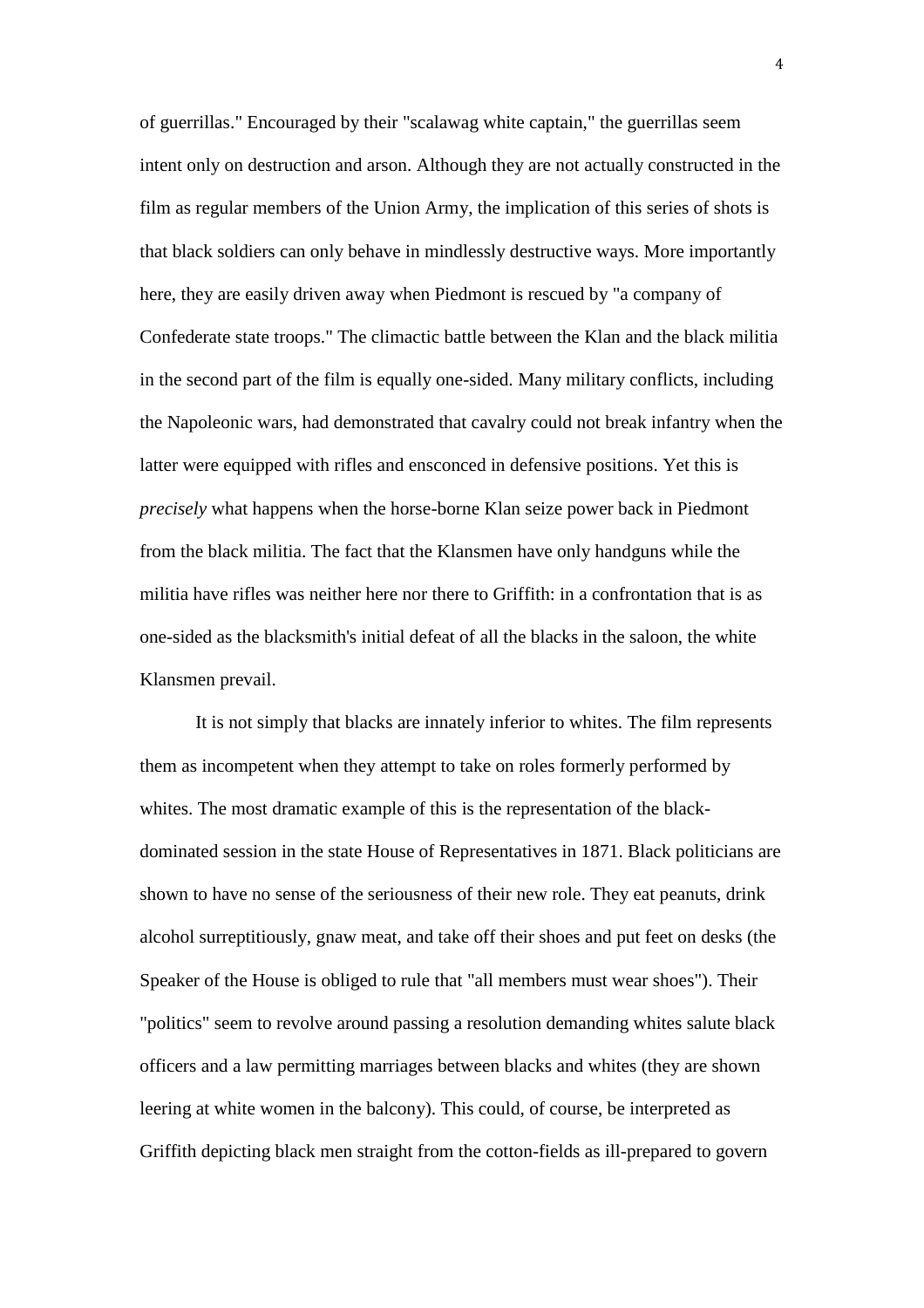their state. But I have increasingly come to see this sequence as suggesting that blacks would *never* be capable of supplanting white men as legislators and politicians.

Such black "inferiority" is coded in the film in many ways, including through the use of particular types of clothing. Some of the black members of the state House of Representatives are shown wearing check suits that evoke the vaudeville theater more than the state legislature. Black women wear gaudy patterned dresses and shawls. When Dr Cameron is brought in chains before his former slaves, two of these women abuse him both verbally and physically. Given the fact that most if not all of *The Birth of a Nation* was originally tinted with color, these sequences probably stood out even more for contemporary audiences.<sup>3</sup>

In the whole film, only two kinds of African American are represented favorably. First are the large group of blacks who appear to accept uncritically, even enthusiastically, the continuance of white supremacy. They are the happy-go-lucky slaves in the quarters, so content with their 12-hour workdays (with 2 hours off for dinner) that they put on a dance for massa's son and the Camerons' northern guests. There are also the "faithful souls" − mammy (Jennie Lee) and Jake (William Freeman) − who stay loyal to the family once slavery has gone, willingly risking their lives to save the Camerons. All of these of course are caricatures of real blacks, just as much fantastic constructions of the white imagination as "bad" blacks such as Gus and Lieutenant-Governor Silas Lynch (George Siegmann).

We must never forget that the "nation" born in *The Birth of a Nation* was a *white* one. Only with blacks disarmed, banned from voting and banished from the streets (pretty well what real whites had achieved in the South by 1915) can the arrival of a new nation be celebrated. Deliberately, Griffith promoted this idea of a dominant white society from which African Americans had been excluded, however